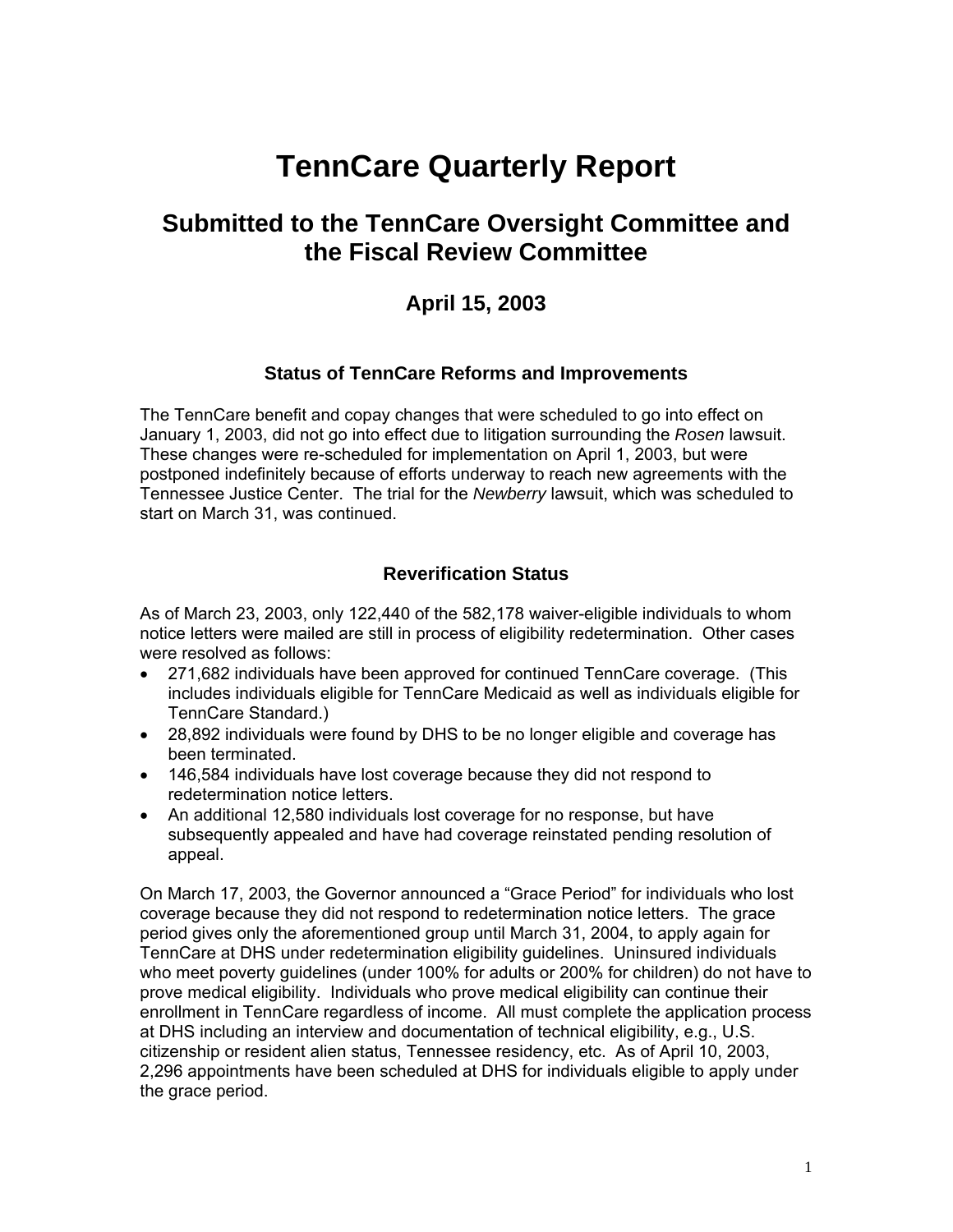# **Status of Filling Top Leadership Positions in the Bureau**

Two key appointments were made during this quarter. Gene Grasser, formerly regi onal administrator for the U.S. Centers for Medicare and Medicaid Services (CMS) in Atlanta,, began work as Director of Operations for TennCare. Jim Shulman, formerly chief of staff to Tennessee House Speaker Jimmy Naifeh and a private businessman, was n amed Director of Member Services.

### **Number of Recipients on TennCare and Costs to the State**

As of the end of the quarter, there were 1,3 39,159 enrollees on TennCare: 974,053 Medicaid eligibles and 365,206 Uninsureds and Uninsurables.

During the second quarter of FY 2003, TennCare spent \$ 1,064,806,613 (net projected drug rebates) for managed care services. These expenditures include d: payments to the managed care organization s, payments to the behavioral health organizat ions, payments to the dental benefits manager, and payments for pharmacy services for the dual eligibles and behavioral health pharmacy carve-outs.

# **Viability of MCOs in the TennCare Program**

#### **Claims Payment Analysis for Medical Services**

The prompt pay requirements of T.C.A. § 56-32-226(b) mandate that each health maintenance organization and behavioral health organization ensure that 90% of claims for payment for services delivered to a TennCare enrollee are paid within 30 days of the receipt of such claims and 99.5% of all provider claims are processed within 60 days of receipt.

In January 2003, TDCI requested data files of all TennCare processed medical claims from TennCare MCOs and BHOs for the month of January 2003. TDCI also requested data files of pended TennCare claims as of January 31, 2003, and a paid claims triangle from January 1, 2002, through January 31, 2003.

The request also included data files of all TennCare processed pharmacy benefits claims from TennCare MCOs and/or subcontracted pharmacy benefits managers (PBMs) for the month of January 2003, data files of pended TennCare pharmacy claims at January 31, 2003, and a paid claims triangle from January 1, 2002, through January 31, 2003. The behavioral health organizations, Premier and Tennessee Behavioral Health, were not part of this analysis because TennCare Partners Program pharmacy benefits are delivered by the TennCare Bureau through its contract with Consultec. The BHOs are not required to provide pharmacy benefits because these benefits are provided directly by the state.

Preferred Health Partnership and Victory Health Plan were not in compliance with prompt pay requirements for January pharmacy claims. Preferred Health Partnership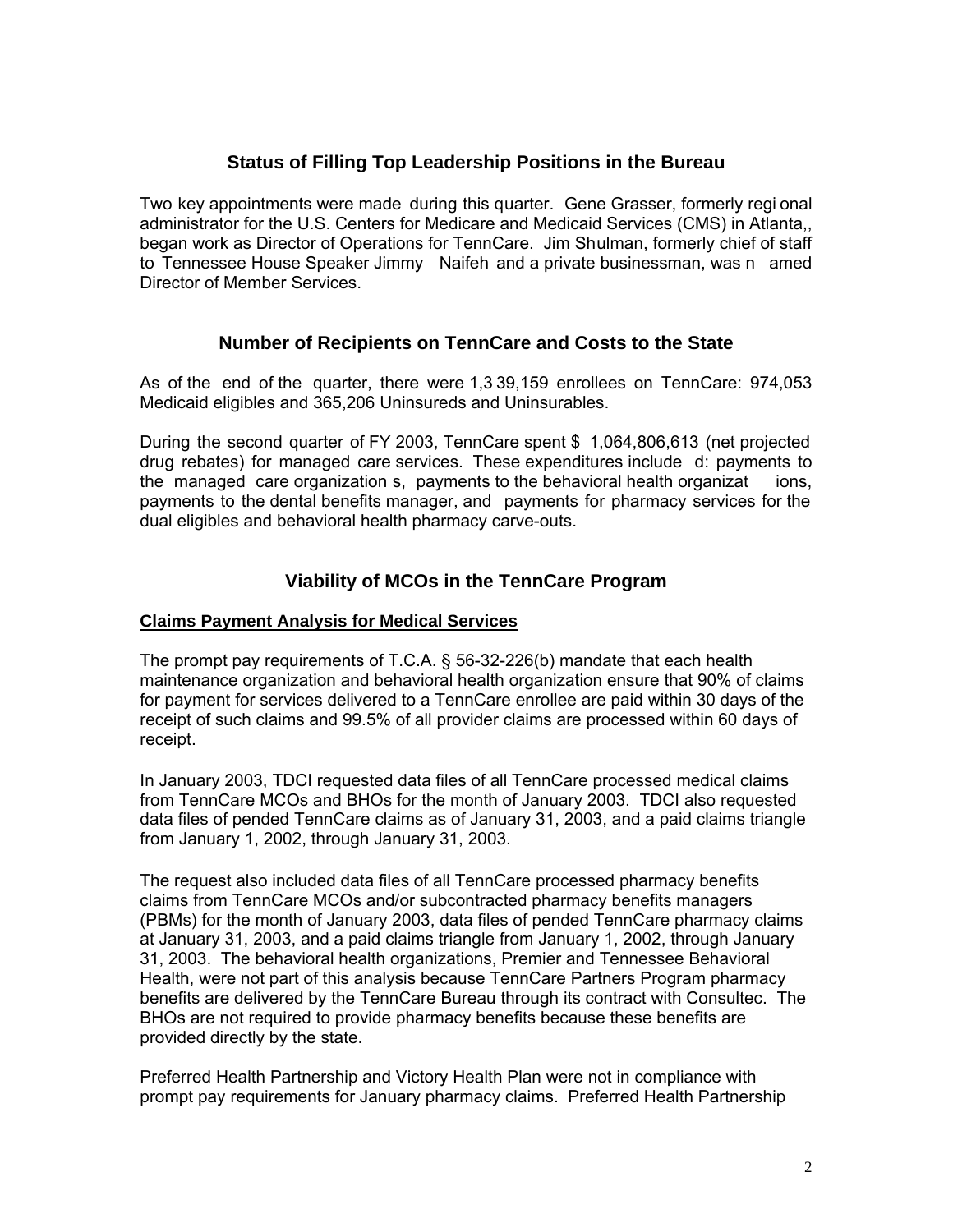did not follow TDCI guidelines for submitting its pharmacy data. TDCI has requested PHP to resubmit January data files for pharmacy benefits in the appropriate file format. Victory Health Plan's pharmacy benefits manager has refused to provide claims data files for July 2002, October 2002 and January 2003. As a result of this refusal, TDCI has taken an administrative action to assess a penalty of \$30,000 against Victory Health Plan.

As part of TDCI's cycle of analyzing claims data for the first month in each quarter, the division will review claims data for all MCOs and BHOs for April 2003.

#### **Net Worth Requirement**

All health maintenance organizations (HMOs) and behavioral health organizations (BHOs) contracted with the State of Tennessee to provide benefits for TennCare and TennCare Partners enrollees were required to file on March 1, 2003, National Association of Insurance Commissioners (NAIC) 2002 annual financial statements with the Tennessee Department of Commerce and Insurance, TennCare Division.

Listed below is each MCO's net worth requirement compared to net worth reported at December 31, 2002, on the NAIC annual financial statement. TDCI has not adjusted the net worth reported on the NAIC annual statements. TDCI's calculations for the net worth requirement reflect payments made for the calendar year ending December 31, 2002, including payments made under the "stabilization plan." Memphis Managed Care, Xantus, and Premier reported a net worth deficiency.

| <b>MCO/BHO</b>                      | <b>REPORTED</b>  | <b>NET WORTH</b>   |             | <b>EXCESS/(DEFI-</b>    |
|-------------------------------------|------------------|--------------------|-------------|-------------------------|
|                                     | <b>NET WORTH</b> | <b>REQUIREMENT</b> | <b>Note</b> | <b>CIENT) NET WORTH</b> |
| <b>Better Health Plans</b>          | 3,521,561        | 2,956,800          | (1)         | 564,761                 |
| Uohn Deere                          | 79,549,883       | 13,976,784         |             | 65,573,099              |
| Memphis Managed Care                | 5,146,476        | 8,952,071          |             | (3,805,595)             |
| OmniCare                            | 7,084,131        | 6,440,573          |             | 643,558                 |
| <b>Preferred Health Partnership</b> | 20,866,418       | 7,456,266          |             | 13,410,152              |
| <b>Premier Behavioral Health</b>    | 2,311,442        | 7,858,441          | (2)         | (5,546,999)             |
| ITN Behavioral Health               | 5,249,617        | 4,107,136          |             | 1,142,481               |
| <b>Universal</b>                    |                  |                    | (3)         |                         |
| <b>Victory Health Plan</b>          | 5,642,125        | 2,266,571          |             | 3,375,554               |
| Volunteer (BlueCare &<br>Select)    | 34,673,137       | 20,347,984         |             | 14,325,153              |
| Xantus                              | (77, 505, 757)   | 8,820,978          |             | (86, 326, 735)          |

(1)BHP's net worth requirement is the "enhanced" net worth requirement determined during the RFR process. The net worth requirement has been increased above the statutory minimum based on projected premium revenue. BHP's calculated statutory net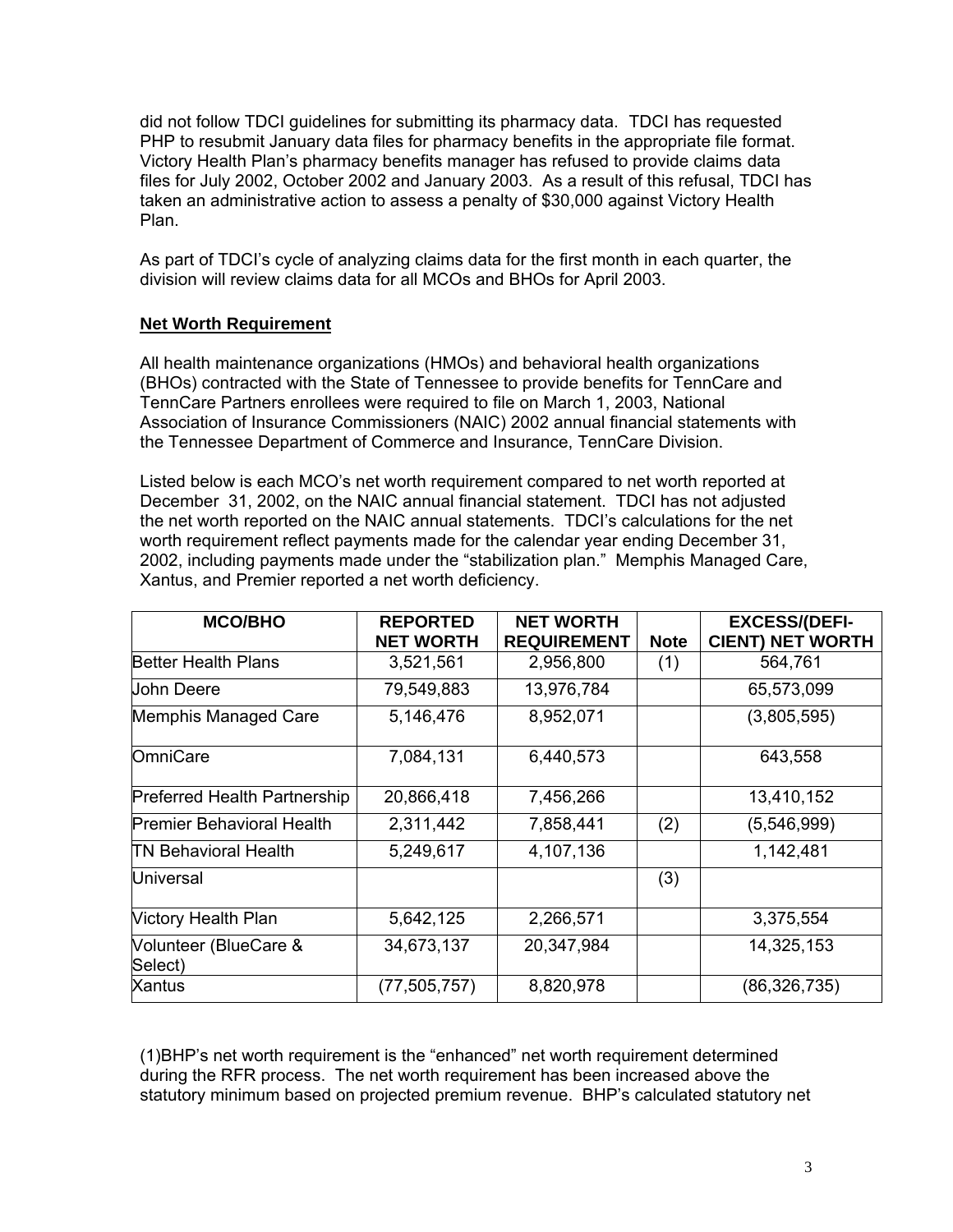worth requirement is \$2,402,400. Because BHP's statutory net worth requirement is less than the enhanced net worth requirement, TDCI will enforce the requirement at the higher level.

(2)Premier is scheduled to terminate the TennCare Partners Program on June 30, 2003. Under the terms of its supervision notice, Premier must maintain a positive net worth until its termination. Premier is also operating on a "no-risk" basis for behavioral health expenses with dates of service from January 1, 2003, through June 30, 2003.

(3) A letter was delivered to Universal terminating the contract between Universal Care of Tennessee and TennCare, with a termination date of June 1, 2003. Universal responded by filing suit against the State in federal court.

#### **FINANCIAL ISSUES**:

#### **Xantus Healthplan of Tennessee, Inc. (Xantus)**

#### Current Regulatory Status

Chris Burton has replaced Paula Flowers as a Special Deputy Receiver overseeing the daily operations of Xantus. David Manning continues to hold his title and responsibilities in a limited role as a Special Deputy Receiver.

#### Current Financial Status

Xantus continues to be on a "no-risk" reimbursement for reasonable cost in accordance with the contract amendment between Xantus, the state TennCare Program and the Centers for Medicare and Medicaid Services.

#### **Access MedPlus (TCCN)**

Because Access MedPlus was unable to cure statutory and contractual financial and claims processing deficiencies, the state terminated its contract with Access MedPlus on October 31, 2001.

On October 18, 2001, the Chancery Court of Davidson County issued an Order of Seizure of TCCN by TDCI to take possession and control of all of the property, books, documents, assets and the premises of TCCN. The Order also set a hearing on TDCI's request for liquidation or rehabilitation of TCCN to be held on November 2, 2001. On October 20, 2001, the TennCare Bureau moved all of TCCN's TennCare enrollment to the TennCare Select plan.

On November 2, 2001, a Liquidation Order for TCCN was entered by the Chancery Court of Davidson County. The order established that all claims must be received by March 1, 2002, at 4:30 p.m., CST. Courtney Pearre, Esq., appointed Supervisor since May 10, 2001, was appointed as the Commissioner's Special Deputy for the purposes of liquidation.

All providers were required to file by no later than March 1, 2002, a proof of claim ("POC") for all outstanding debt owed by TCCN to be considered a "Class II Claimant" in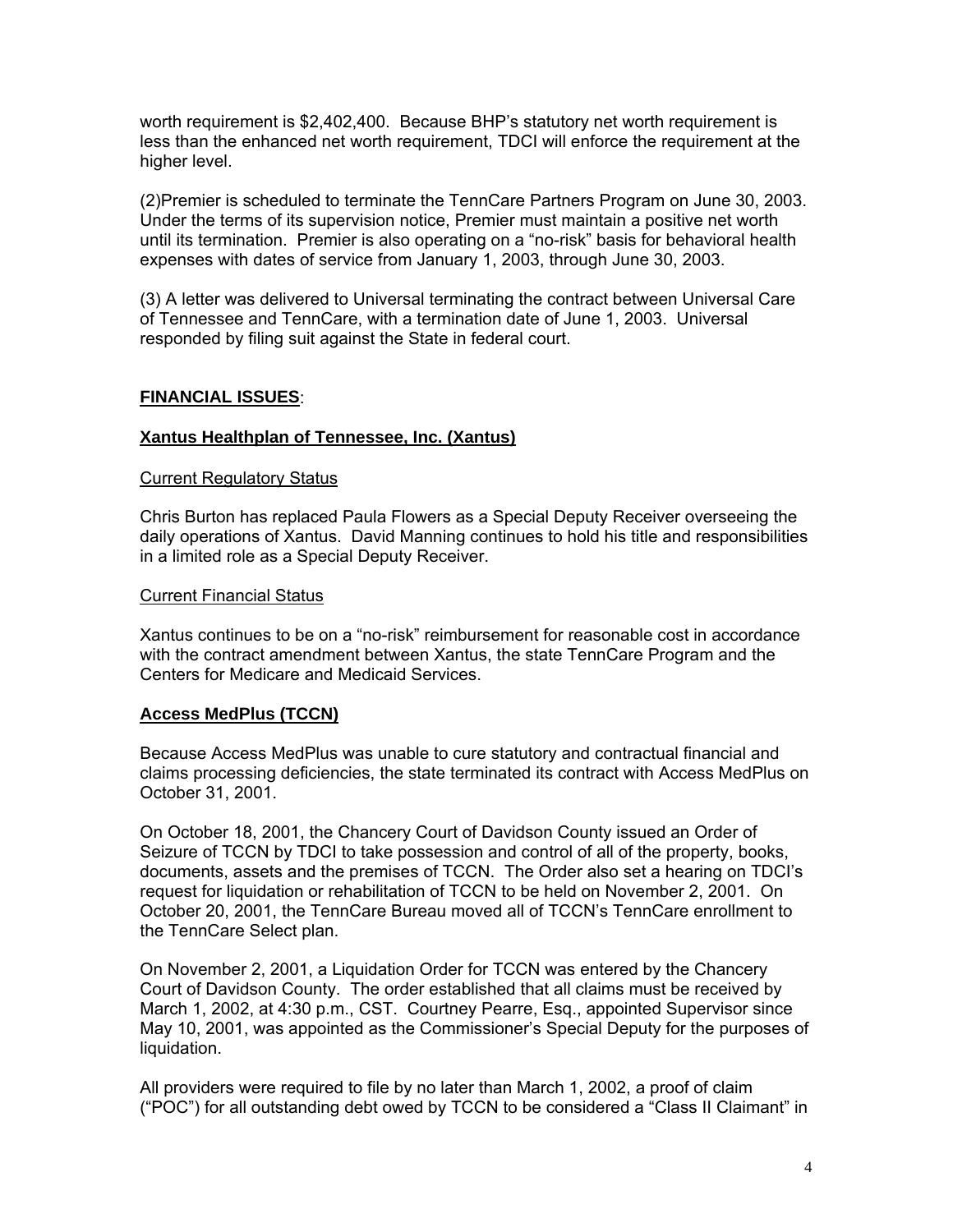the liquidation. As of August 1, 2002, all of the liquidation advices had been mailed to providers as notification of the computed payable amount of their POCs. These providers then had until September 6, 2002, to object in writing to the computed payable amount. The TCCN liquidation staff has worked to resolve appeals by providers who disputed the computed payable amount either through agreement or by independent referee. All appeals are resolved with the exception of one provider who has appealed the referee' s decision to Chancery Court.

The TennCare Bureau has transferred funds to TCCN in the amount of \$10.5 million for claims covered by the safety net period. On March 4, 2003, approximately 1,900 safety net acceptance forms were sent to providers with computed payable amounts for the safety net period. Providers were given the opportunity to appeal the safety net amount by March 28, 2003. Providers were also given the opportunity to accept the safety net amount by April 7, 2003. As acceptance forms are received, funds are disbursed to providers on the same day.

Before liquidation, the management company transferred approximately \$5.7 million from the assets of TCCN to the accounts of the former management company. The Chancery Court issued an order granting injunctive relief restraining the management company from removing any of the \$5.7 million. The management company subsequently filed bankruptcy. Recently, the Bankruptcy Court entered an order that allows the Special Deputy Liquidator to proceed to recover the \$5.7 million in Chancery Court. Such a petition has now been filed in Chancery Court. The Creditors Committee for the management company has filed a motion to modify the Bankruptcy Court's order. The Special Deputy Liquidator has filed papers in opposition to the Creditors Committee's motion. The hearing in Bankruptcy Court was scheduled for February 11, 2003. Chancery Court has not scheduled a hearing date regarding the transfer of \$5.7 million to the management company.

With the resolution of these issues, the Special Deputy Receiver will petition for a distribution of the remaining assets of TCCN.

#### **Universal Care of Tennessee (Universal)**

A letter was delivered to Universal terminating the contract between Universal Care of Tennessee and TennCare, with a termination date of June 1, 2003. Universal responded by filing suit against the State in federal court.

#### **OmniCare Health Plan (OmniCare)**

For the second quarter of 2002, OmniCare reported net worth of \$5,416,133, an excess of \$871,884 above OmniCare's net worth requirement of \$4,544,249. However, as a result of the actuarial certification of the claims payable balances at June 30, 2002, OmniCare estimated that it would have a net worth deficiency of approximately \$7 to \$8 million.

On September 25, 2002, OmniCare and the TennCare Bureau executed Amendment 3 to the TennCare contract, which provided for OmniCare to operate under a risk share arrangement for the period July 1, 2001, through April 30, 2002, and on a "no-risk" basis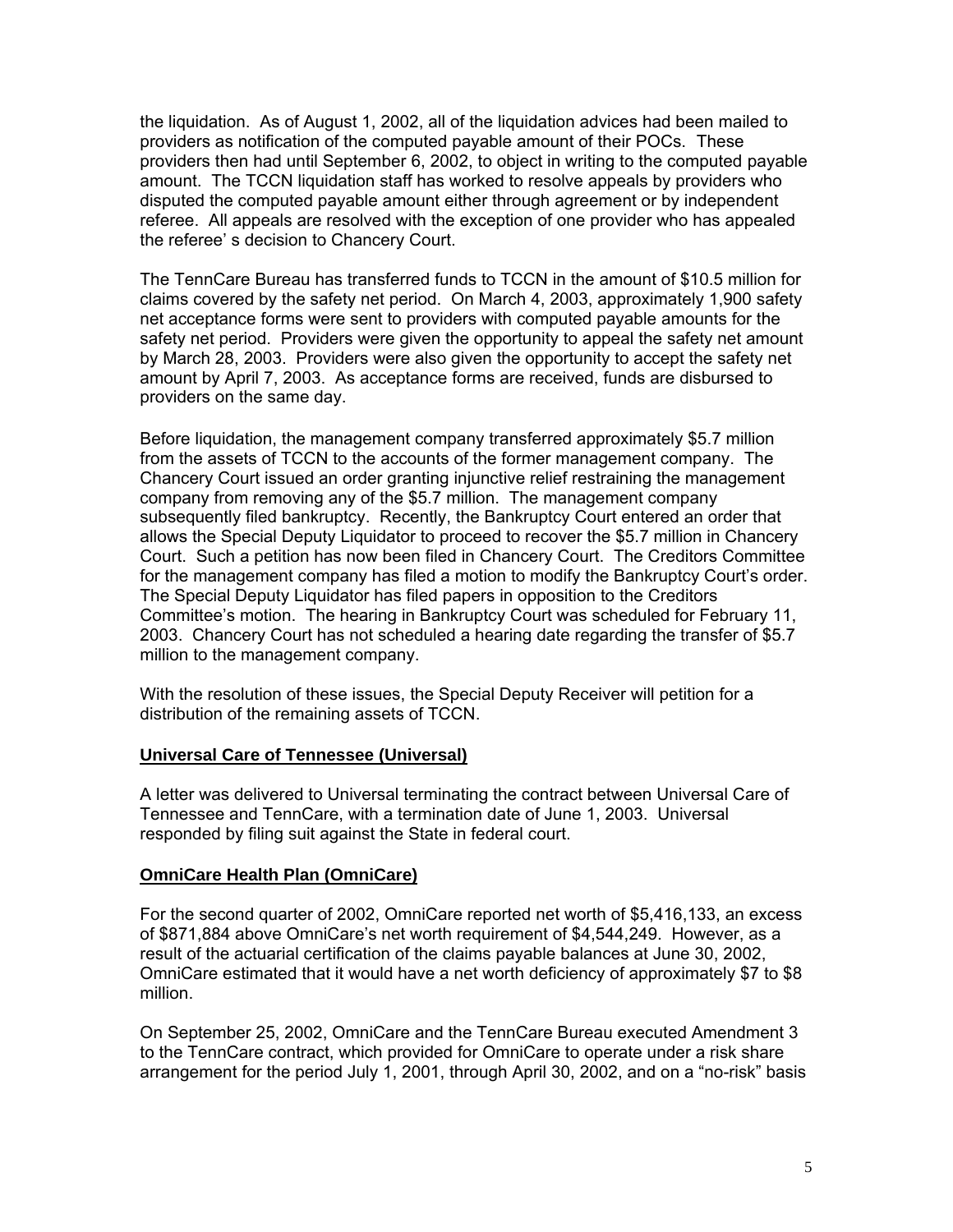effective May 1, 2002. The intent of this contract was to provide OmniCare with the funding necessary to meet the statutory minimum net worth requirement.

As of December 31, 2002, OmniCare reported net worth of \$7,084,131, an excess of \$643,558 above the statutory net worth requirement of \$6,440,573. The TennCare Division has not verified the reported net worth.

#### **Memphis Managed Care (MMCC)**

TDCI's review of MMCC's March 2002 Medical Loss Ratio Report projected a possible net worth deficiency of \$126,000 at May 31, 2002. On June 12, 2002, TDCI received MMCC's revised plan of corrective action plan, which projected that MMCC would correct its net worth deficiency by December 31, 2003. Because MMCC's underlying assumptions were reasonable, the TennCare Bureau and TDCI approved the plan.

Based upon payments from the TennCare Bureau, MMCC's net worth requirement is \$8,952,071. At December 31, 2002, MMCC reported capital and surplus totaling \$5,146,476, a deficiency of \$3,805,595 below the net worth requirement.

As part of its corrective action plan, MMCC files monthly financial statements with TDCI in addition to its quarterly and annual filings. On the February 2003 unaudited financial statements, MMCC reported statutory net worth of \$6,152,788, a deficiency of \$2,799,283 below the requirement.

TDCI has requested MMCC to submit an updated plan of corrective action based on current information and requirements.

#### **Tennessee Behavioral Health (TBH)**

TBH was placed under an Order of Administrative Supervision on January 9, 2003, because TBH transferred \$7 million of capital to its parent, Magellan Health Services, Inc., on October 4, 2002, without notifying TDCI and properly disclosing this transfer on its financial statements filed with the division on December 2, 2002.

During January 2003, TDCI learned that TBH's parent, Magellan Behavioral Health, was entering into a planned Chapter 11 bankruptcy. As a result, TDMHDD and TBH amended the provider risk agreement to modify the payment process so that beginning February 7, 2003, funds are remitted to TBH as medical reimbursements are determined. On February 11, 2003, the First Amended Agreed Notice of Administrative Supervision was executed. TDCI will continue to approve all disbursements and monitor the progress of the bankruptcy proceedings.

#### **Premier Behavioral Systems (Premier)**

Premier Behavioral Systems gave notice to the TennCare Bureau that effective June 30, 2002, it would terminate its contract to deliver behavioral health care services to TennCare enrollees. On July 1, 2002, the TennCare Bureau invoked the first threemonth exigency clause in the contract with Premier. Under the terms of this clause, Premier remained in the TennCare Program until September 30, 2002.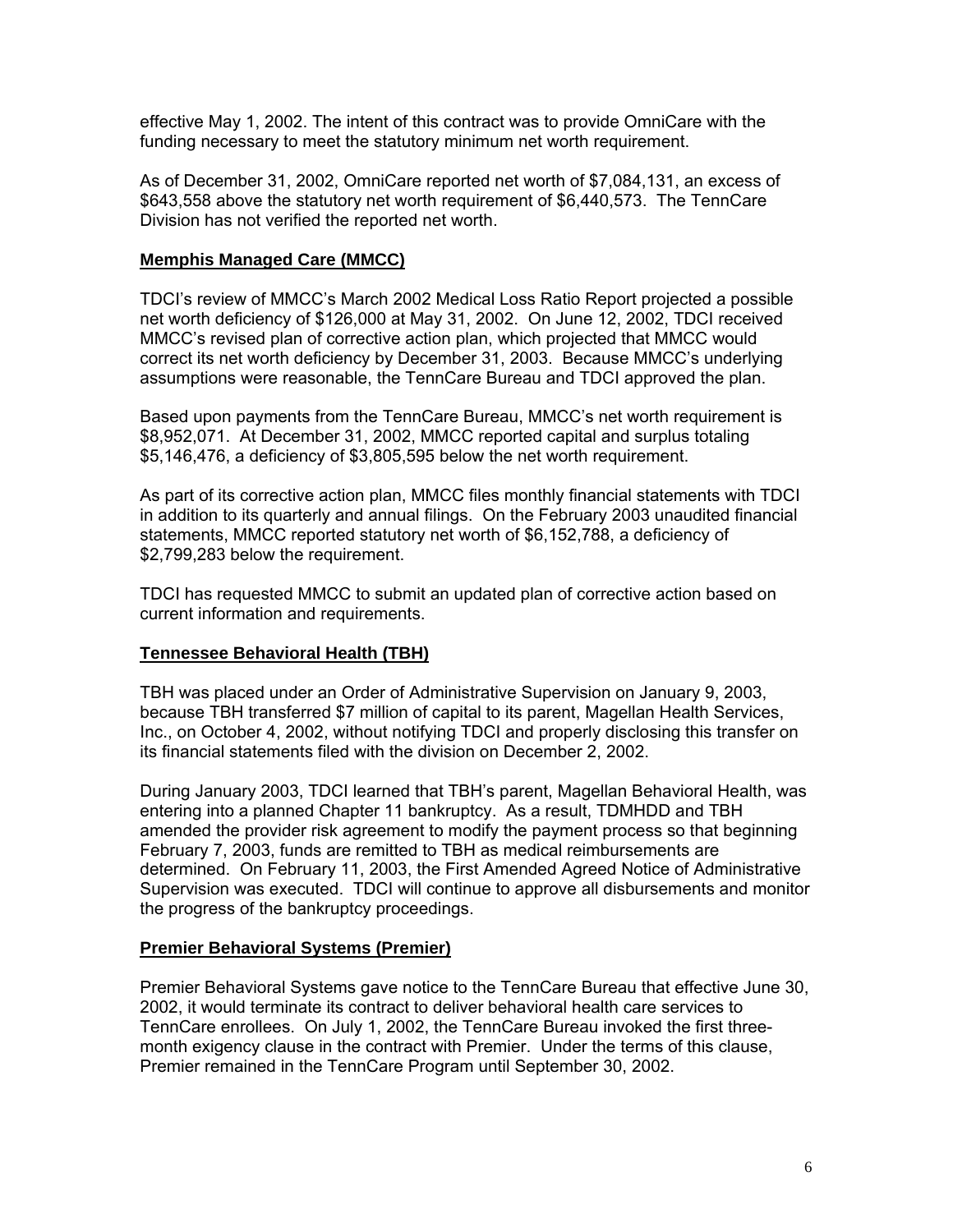On August 27, 2002, the state invoked the second three-month exigency period described in the Contractor Risk Agreement. Under the terms of Section 6.18.5, Premier continued to provide services to TennCare enrollees through December 31, 2002. By amendment to the contractor risk agreement, the state assumed 100% of Premier's risk for the cost of delivering behavioral health services effective January 1, 2003 and Premier agreed to remain as a TennCare BHO until June 30, 2003.

As of December 31, 2002, Premier reported net worth of \$2,311,442, a deficiency of \$5,535,299 below the statutory net worth requirement of \$7,846,741. Therefore, on December 30, 2002, Premier entered into an Agreed Notice of Administrative Supervision with the Department of Commerce and Insurance.

During January 2003, TDCI learned that one of Premier's parent, Premier Holdings, Inc., (a wholly-owned subsidiary of Magellan Health Services) was entering into a planned Chapter 11 bankruptcy. As a result, TDMHDD and Premier amended the provider risk agreement to modify the payment process so that beginning February 7, 2003, funds are remitted to Premier as medical reimbursements are determined. On February 11, 2003, the First Amended Agreed Notice of Administrative Supervision was executed. TDCI will continue to approve all disbursements and monitor the progress of the bankruptcy proceedings.

# **Success of Fraud Detection and Prevention**

1. Program Integrity continues to work cases referred by MCC's, local law enforcement, TBI, FBI, state agencies and the general public via Web site, faxes, letters, and phone calls via the hotline. Results of Case Reviewer/Investigators are listed below;

| Α. |    | Summary of Enrollee Cases:          |       |       |
|----|----|-------------------------------------|-------|-------|
|    | а. | Cases closed                        | 5,298 |       |
|    | b. | <b>Recommended Terminations</b>     |       | 1,135 |
| В. |    | Summary Relating to Provider Cases: |       |       |
|    | a. | Cases closed                        |       | 66    |
|    | b. | <b>Active Cases</b>                 |       | 60    |
|    | c. | Cases referred to TBI (1)           |       | 4     |
|    | d. | Cases referred to HRB's             |       | 3     |
|    |    |                                     |       |       |

- (1) TBI/MFCU takes the lead in cases once they are referred and Program Integrity continues to assist as requested.
- 2. Overpayments recovered for Nursing Home Recipients called PA68's. These overpayments are directly related to under reporting of recipient income and/or assets.

| Collections        | - Quarter Ending 3/31/03 | \$185,525.29 |
|--------------------|--------------------------|--------------|
| <b>Collections</b> | - Year to Date           | \$713,088.00 |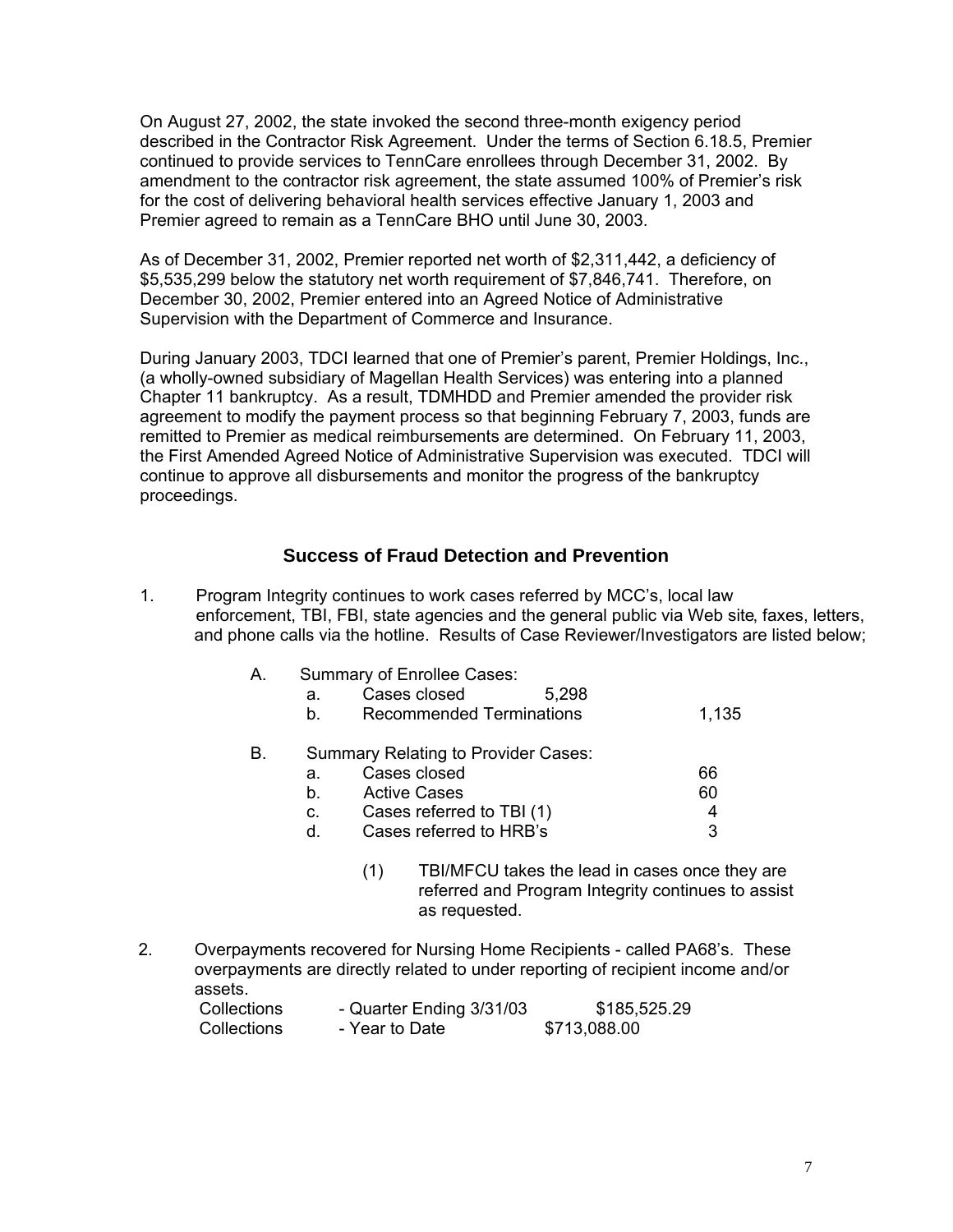Note: These collections resulted from joint efforts of Program Integrity, TennCare Fiscal Service and DHS.

- 3. Continuing to reach out to the Di strict Attorneys and lo cal law enforcement agencies across the state to so licit their help and su pport in pr osecuting recipients who commit fraud against the TennCare Program. This outreach has been effective, as evidenced by an increase in referrals to PIU by various Drug Task Forces.
	- a. Twenty-eight cases have been referred this quarter which resulted in two recipients being convicted of felony offenses, and several are still open and being actively investigated.
		- $\Box$  One of the open cases relates to an individual that has been indicted by the grand jury. The investigator discovered that this individual was selling l etters of un-insurability, impersonating a licensed insurance agent and completing<br>TennCare applications for the applicant with fraudulent TennCare applications for the applicant information. Currently waiting on the District Attorney's Office to prosecute.
		- $\Box$  An indictment has been handed down on a second case relating to r ecipients who live out of state, an d are charged with falsifying their application, claiming to live in Tennessee. When the local sheriff's office wen t to arrest t he adults, they discovered a meth lab in recipient's home.
- 5. This unit provided training/networking with the following organizations during this quarter;
	- a. New TBI-MFCU Agents
	- b. Dental carve out MCC, Doral Dental
	- c. TennCare Dental Advisory Board
- 6. Estate Recovery Legislation was passed and went into effect on 8-29-02 relating to Medicaid recipients who are 55 years of age or older and the program has paid for long term care . Th is program has b een moved from the Long Term Care Unit to Program In tegrity. Attorneys, executors, and/o r responsible parties must now o btain a release from th e state prior to the estate being probated. Program Integrity Unit is receiving between 40 and 50 release requests per work day.
	- a. Cases open Claims filed/pending<br>b. Collections for the Quarter Ending 3/31/03 879.239.42 b. Collections for the Quarter Ending 3/31/03 879,239.42<br>c. Collections vear to date 1,444,318.00 c. Collections year to date
- 7. Collections of premiums due to recipient's failure to report accurate income to the TennCare Program.
	- a. Collections year to date 6 \$ 12,263.95
- 8. Staff continue to work with the contractor, EDS, to develo p the best fraud and abuse software system in the nation. This new Te nnCare Management Information System (TCMIS) will allow Pr ogram Integrity to initiate proactive measures for identifying fraud and abuse within the Tenn Care system. Program Integrity will be able to identify outliers for both providers a nd recipients. The